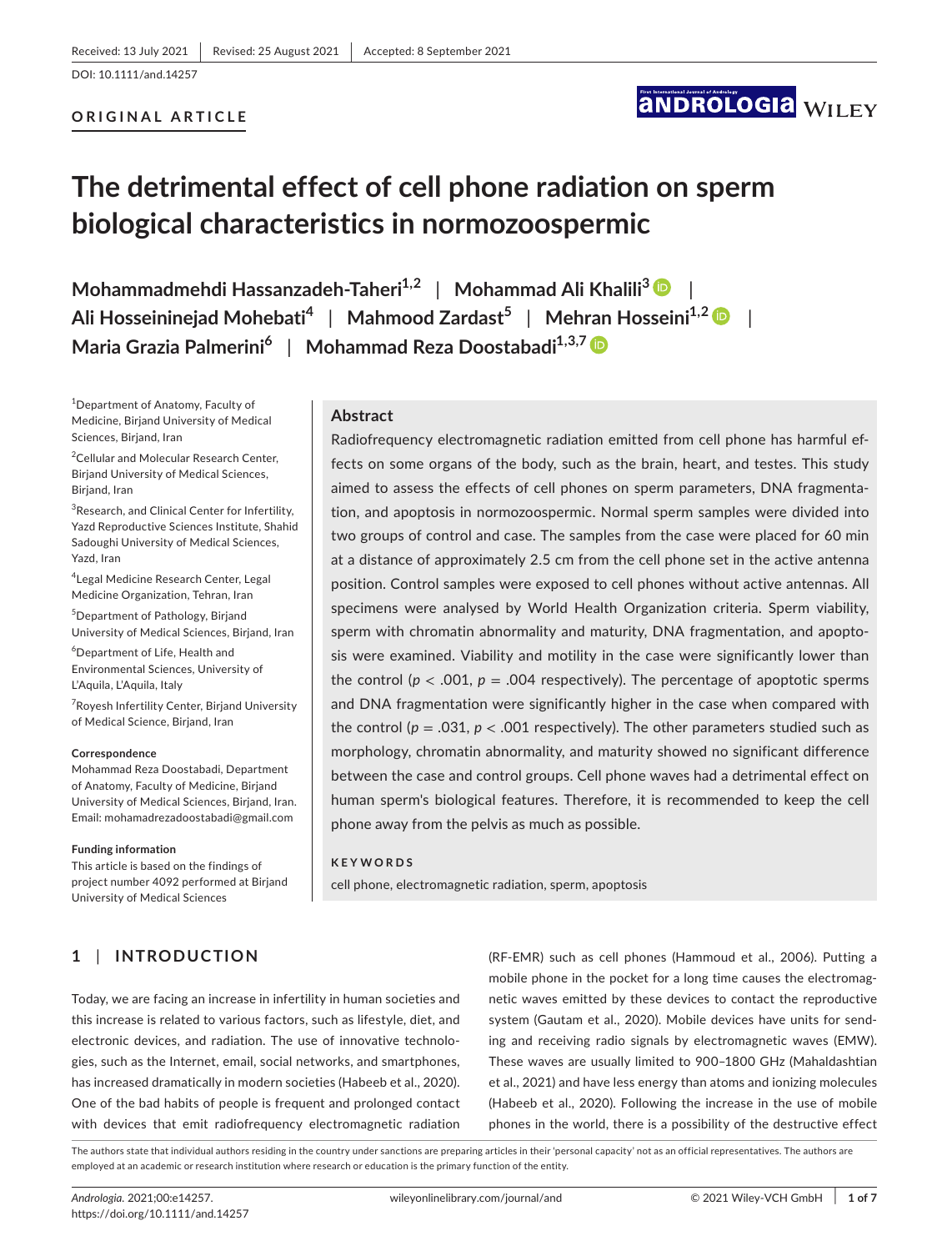**2 of 7 WILEY ANDROLOGIA** 

of electromagnetic waves on reproduction (FALAHATI et al., 2011; Kesari et al., 2018; Merhi, 2012).

Radiation can be classified as ionized or non-ionized radiation. Non-ionizing radiation consists of electromagnetic waves that are not sufficiently active and cannot separate electrons from atoms or molecules. These waves include radio waves and microwaves. Mobile waves are a type of radio wave with a maximum wavelength of 300 GHz (Alkayed et al., 2020; Kesari et al., 2018). The frequencies of these radio waves are low and classified in the range of lowfrequency waves. Therefore, this radiation is non-ionized and the emitted energy cannot break the chemical bonds in the biological system. In contrast, the energy in high-frequency electromagnetic waves (1,000,000 MHz), known as an ionizing wave, such as X-rays can break chemical bonds and molecules, causing serious damage to cell structures (Bhat, 2013). Harmful effects of electromagnetic radiation have been proven in previous studies. For example, prolonged exposure to electromagnetic waves reduced sperm production, impairs motility and morphology, and increases oxidative stress in the testes (Kesari et al., 2018). Excessive production of reactive oxygen species (ROS) causes hormonal imbalance, gonadal dysfunction, tissue and cell damage (Pandey et al., 2017). The results of different studies showed that electromagnetic waves have various effects on different parts of the body. While some researchers have reported that EMR reduces fertility, others reported that these waves can reduce both the quantity and quality of spermatozoa (Gautam et al., 2020; Kesari et al., 2018). These waves also cause hormonal changes in the testes and interrupt the spermatogenesis process, in addition to causing foetal death and growth disorders in the embryonic period (Odacı & Özyılmaz, 2015). However, there are controversial results in studies on the electromagnetic waves of mobile phones on male fertility parameters (Adams et al., 2014; Feijo et al., 2011; Liu et al., 2014; Radwan et al., 2016; Rago et al., 2013). Moreover, most previous studies were done on the effect of mobile waves on animal models. To the best of our knowledge, studies on the effects of RF-EMR emitted from cell phones on human spermatozoa are mainly limited to sperm parameters as well as chromatin quality and DNA fragmentation. Therefore, this study aimed to assess the direct effect of RF-EMR emitted from the cell phone on the biological characteristics of human spermatozoa using various cytological assays in normozoospermic cases.

## **2** | **MATERIALS AND METHODS**

# **2.1** | **Design of study**

This study was approved by the ethics committee of Birjand University of Medical Sciences (IR.BUMS.REC.1395.12). In this study, 60 normal semen samples (normozoospermic) were randomly selected. The status such as orchitis, varicocele, hydrocele, diabetes mellitus, hypertension, and cardiac, neural, and nephritic diseases was excluded. Also, an informed consent form including the method of investigation and confidential information was obtained from each participant. The semen samples were obtained by masturbation following 3 days

of abstinence. After collecting the specimens, they were kept in the incubator (37°C) to liquefy for 30 min. After sperm evaluation by an automatic sperm analyzer (CASA, Germany), each sample was divided into two equal parts as the case and control groups. Then, the samples from both groups were put in an Incubator for 1 hr. During this period, a cell phone (Sony Ericsson W300i, Japan) was placed in active antenna mode at 2.5 cm away from the case samples. Control samples were exposed to cell phones without active antennas (Baste et al., 2008; Oktem et al., 2005).

## **2.2** | **Sperm evaluation**

WHO criteria were used for semen analysis (Organization, 2010). The rates of sperm morphology and motility were recorded in each group. Sperm viability was tested using eosin–nigrosin staining. Also, the percentage of apoptotic sperms and DNA fragmentation were tested by TUNEL and SCD method respectively. Aniline blue (AB) and toluidine blue (TB) staining was used for determining sperm cells with additional histones and stable chromatin respectively.

## **2.3** | **Sperm morphology staining**

The Diff–Quick staining was used to evaluate sperm morphology according to the WHO protocol (Organization, 2010). The dried coloured slides were scanned under a light microscope at 100x magnification to look for morphological anomalies. A total of 200 spermatozoa per sample were classified according to their morphology (i.e. normal and abnormal heads, middle pieces, and tails). The sum of the abnormal spermatozoa was expressed as a percentage (Doostabadi et al., 2021).

## **2.4** | **Sperm motility**

Motility was expressed as the percentage of progressive and nonprogressive spermatozoa (Organization, 2010). The progressive motility (PR) indicated spermatozoa moving actively, either linearly or in a large circle, regardless of speed; the non-progressive motility (NP) pointed out all other patterns of motility with an absence of progression (Doostabadi et al., 2021).

# **2.5** | **Sperm viability**

Sperm vitality was estimated by assessing the membrane integrity of the cells. The eosin–nigrosin staining was used to evaluate sperm viability according to the WHO protocol (Organization, 2010). Spermatozoa with red (D1) or dark pink (D2) heads were considered dead (damaged membrane), whereas spermatozoa with whiteheads or light pink heads (L) were considered alive (intact membrane) (Doostabadi et al., 2021).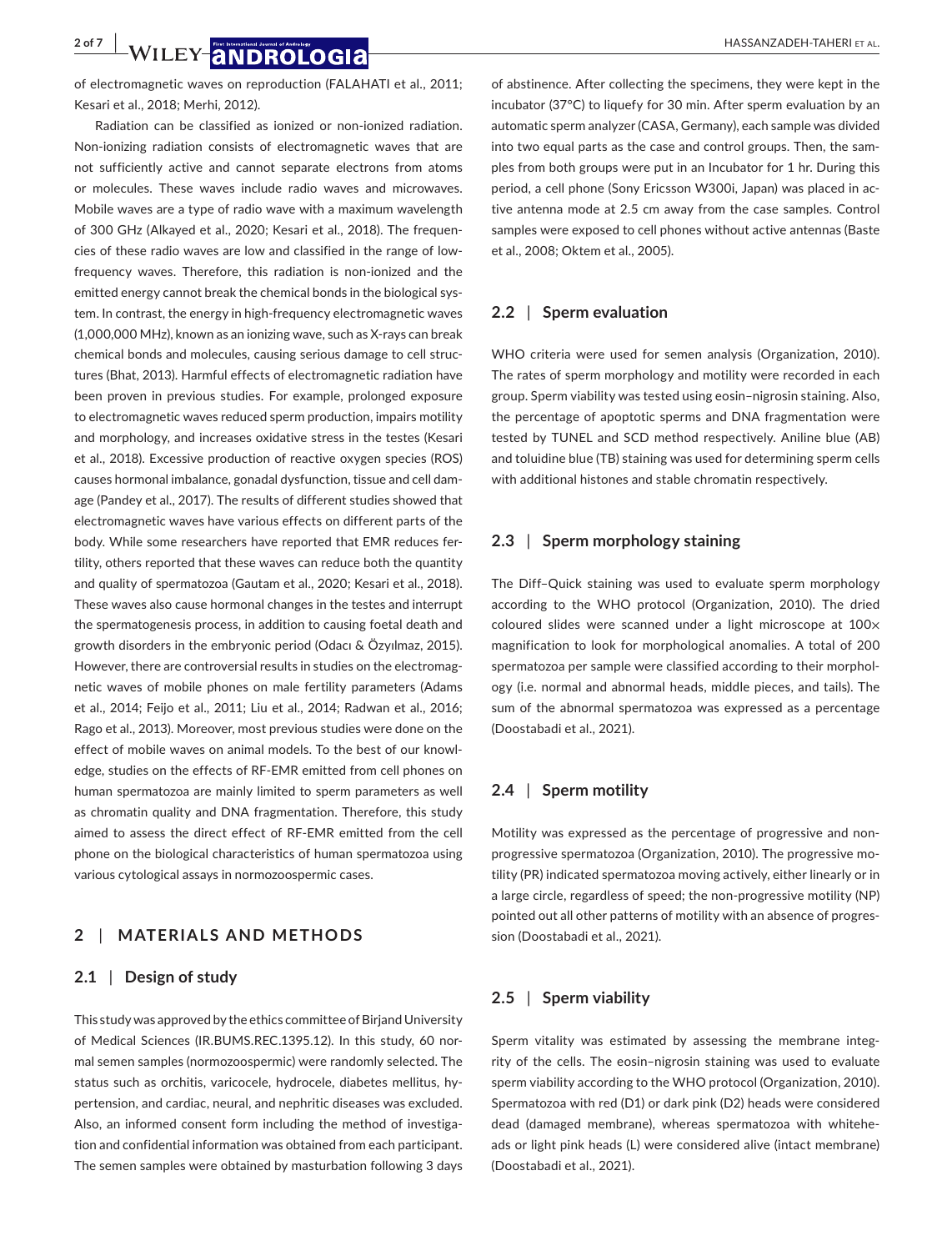## **2.6** | **Aniline blue staining for chromatin maturity**

Aniline blue (AB) staining is a cytochemical test for the detection of residual histones and therefore indirectly evidences the presence of lower amounts of protamine in the sperm nucleus (Nasr-Esfahani & Tavalaee, 2021). For each stained smear, 200 spermatozoa were evaluated with a light microscope (100x objective). Spermatozoa with unstained nuclei were considered normal (mature chromatin), while those blue-stained were considered abnormal (immature chromatin).

## **2.7** | **Toluidine blue test for chromatin abnormality**

Toluidine blue (TB) stain is a basic nuclear dye used for metachromatic and orthochromatic staining of chromatin (Nasr-Esfahani & Tavalaee, 2021). This stain is a sensitive structural probe for both sperm DNA structure and sperm chromatin packaging because the test measures the accessibility of the sperm chromatin DNA phosphate residues for dye molecules, which is dependent on both the protein condition and DNA integrity. The quality of the chromatin of the spermatozoa was determined by light microscopy at 100× magnification as a function of the metachromatic coloration of the sperm heads according to the following scores:  $score = 0$  light blue (good chromatin); score  $1 =$  dark blue (light abnormal chromatin); and score  $2 =$  purple and violet (severe chromatin anomaly). The total sperms with scores 1 and 2 were considered TB+or sperm with abnormal chromatin, while sperms scoring 0 as TB– or sperm with normal chromatin.

## **2.8** | **TUNEL assay for sperm apoptosis**

Terminal deoxynucleotidyl transferase-mediated d-UTP nick end labeling assay (TUNEL) was first explained by Gorczyca and colleagues (1993) and used for direct detection of DNA fragmentation in mammalian spermatozoa. The principle of the TUNEL test is labelling the 3'ends of fragmented DNA with biotinylated dUTP using recombinant terminal deoxynucleotidyl transferase (TdT) enzyme in a template-independent manner. These incorporated labelled nucleotides can be distinguished in spermatozoa using flow cytometry, fluorescence microscopy, and also light microscopy (Avendaño et al., 2009). The nuclei of spermatozoa with fragmented DNA (TUNEL+) showed a bright green color, the nuclei of normal cells (TUNEL–) were place green.

# **2.9** | **Sperm Chromatin Dispersion test for DNA fragmentation**

Sperm chromatin dispersion (SCD) test is an easy, fast, and reliable test for detecting sperm DNA fragmentation. During the test, controlled acid denaturation of the DNA and removal of

# **|** HASSANZADEH-TAHERI et al. **3 of 7**

nuclear proteins of the semen sample takes place. This assay is according to the fact that sperm cell with fragmented DNA fails to create the feature 'halo' of dispersed DNA loops that are seen in non-fragmented sperm DNA after acid denaturation and removal of sperm nucleoproteins (Jose Luis Fernández et al., 2003; Talebi, 2011). As a result, a large halo can be seen in sperm with intact DNA, while spermatozoon with dispersed chromatin materials or fragmented DNA will not produce a halo. SDF cut-off value was taken as ≥30% to differentiate between infertile and fertile men using a standard protocol (José Luis Fernández et al., 2005). The SCD test gives a similar predictive value for sperm DNA fragmentation as the TUNEL assay. So, this technique is considered a relatively simple alternate of 'sperm chromatin structural assay' for the assessment of sperm DNA. The major advantage of the SCD test is that it does not dependent on the colour or fluorescence intensity of chromatin. In this test, the percentages of spermatozoa with no dispersed nuclei (with very small halos or none at all) and dispersed nuclei (with medium or large sized halos) are determined and can be easily and reliably evaluated. The result of a recent study showed a significant correlation between sperm DNA fragmentation rate detected by SCD test and fertilization rate and also embryo quality.

## **2.10** | **Sample size**

The sample size was estimated using the formula of  $N = \frac{Z2Pq}{0/d2}$ , in which  $N=$  number of cases,  $Z=$  value of confidence level = 95%, *P* = estimated average prevalence of infertility, *q* = 1−*P*, and *d* = accepted error precision around the mean of the population. Therefore, the sample size was estimated as  $N = (0.95)^2(0.15)$  $(0.85)/0.002 = 57$ . To ensure the collection of the estimated sample size, three more cases were added to increase the power of analysis.

# **2.11** | **Data analyses**

The homogeneity of data was evaluated by the Shapiro–Wilk test. Accordingly, the independent T test and Mann–Whitney test were used to compare the variables between the groups. SPSS software (version 22) was used for the statistical analysis, and the differences were considered significant if *p <* .05.

# **3** | **RESULTS**

The rate of spermatozoa with abnormal morphology in the case group decreased when compared with controls ( $p = .64$ , Table 1). Comparison between sperm motility in the control and case groups showed that this parameter was significantly reduced in the latter (68.55 ± 13.64 versus. 61.40 ± 13.98; *p =* .004). Also, the rate of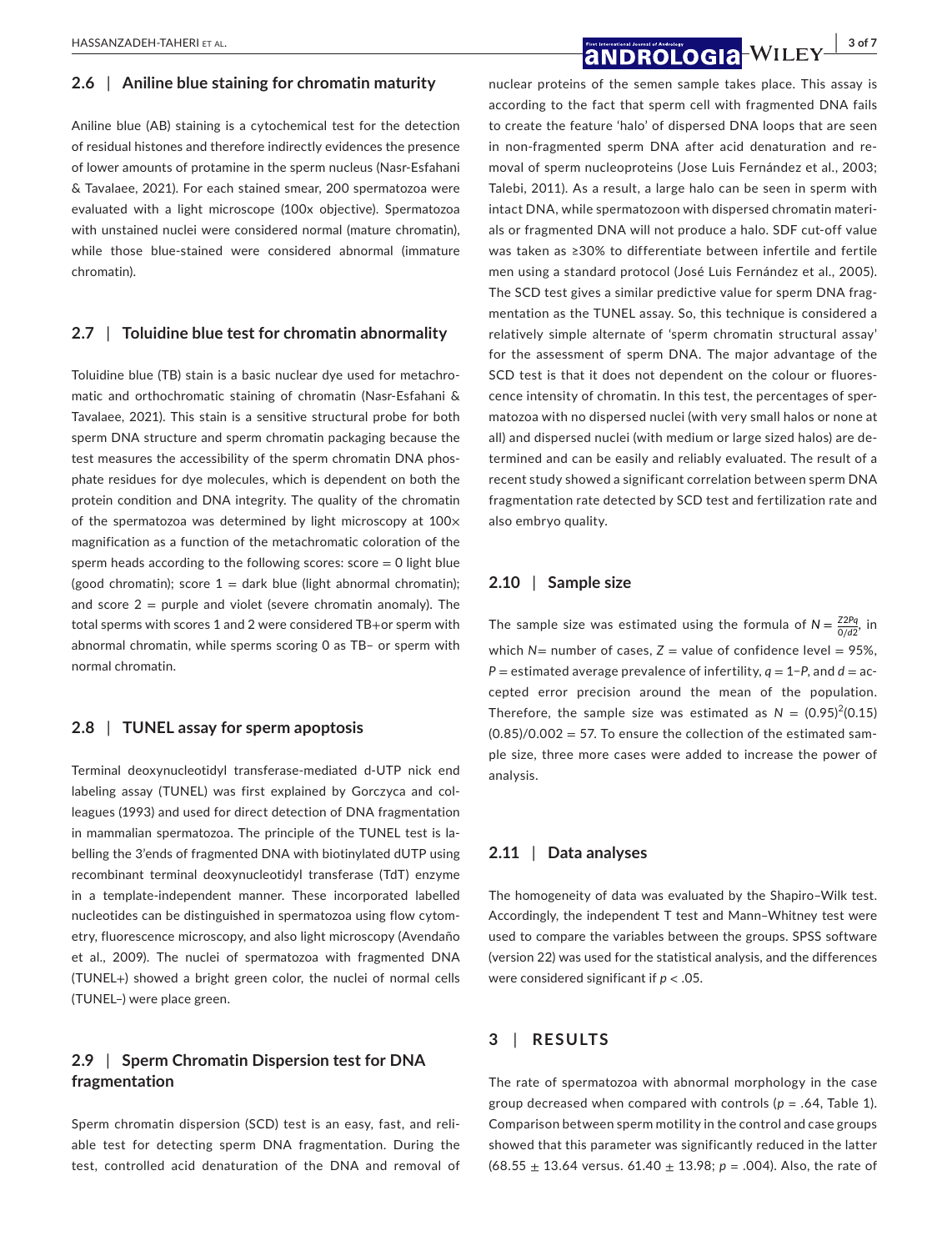# **4 of 7 WILEY ANDROLOGIA** *BOLOGIA*

**TABLE 1** The mean  $\pm$  *SD* of sperm quality parameters in the studied groups

|                                  | <b>Groups</b>   |                 |                |  |
|----------------------------------|-----------------|-----------------|----------------|--|
| <b>Parameters</b>                | Case            | Control         | p value        |  |
| Abnormal morphology (Diff-Quick) | $25.95 + 9.88$  | $26.55 + 9.91$  | $p = .64$      |  |
| Sperm motility                   | $61.40 + 13.98$ | $68.55 + 13.64$ | $p = .004*$    |  |
| Sperm viability (Eosin-nigrosin) | $68.26 + 5.47$  | $75.01 + 5.21$  | $p < .001*$    |  |
| chromatin maturity (AB)          | $43.28 + 14.69$ | $44.15 + 11.84$ | $p = .38$      |  |
| chromatin abnormality (TB)       | $38.41 + 10.83$ | $38.56 + 10.45$ | $p = .96$      |  |
| Apoptotic sperm (TUNEL)          | $30.68 + 9.81$  | $26.90 + 9.17$  | $p = .031*$    |  |
| DNA fragmentation (SCD)          | $27.93 + 6.62$  | $24.46 + 6.02$  | $p < .0001***$ |  |
|                                  |                 |                 |                |  |



**FIGURE 1** Photomicrographs of sperms stained with eosin–nigrosin (a), aniline blue (b), toluidine blue (c), TUNEL (d), and SCD (e, f). The white thick arrow represents live sperm, while black thick arrow shows stained dead spermatozoa. The thin arrow shows sperm with immature chromatin, arrowheads show spermatozoa with abnormal chromatin, \*Shows apoptotic spermatozoa, Image e, halo sperm with no fragmentation in DNA, while image f, sperm without halo shows intense DNA fragmentation

live sperms in the case was significantly lower than in the control group (68.26 ± 5.47 versus. 75.01 ± 5.21; *p <* .001, Table 1; Figure 1a). Differently, the AB and TB staining methods were used to evaluate sperm chromatin maturity and sperm chromatin abnormality, indicating that there were no significant differences between the two groups ( $p > .05$ ; Table 1 and Figure 1b,c). Furthermore, the TUNEL assay showed that the percentage of apoptotic sperms in the case group was significantly higher than in the control group (30.68  $\pm$  9.81 versus. 26.90  $\pm$  9.17, respectively; *p =* .031*;* Table 1; Figure 1d). Finally, the SCD test showed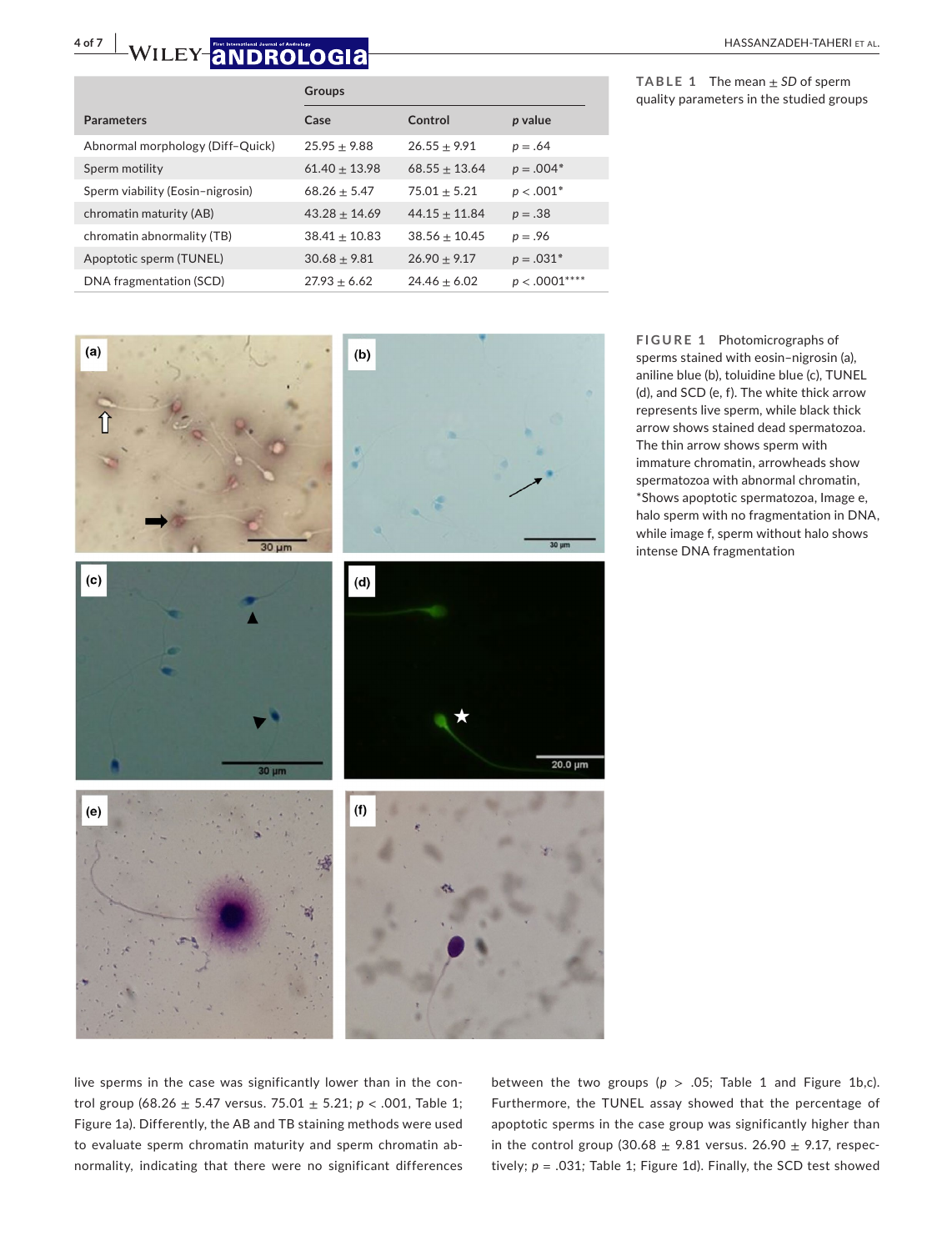**|** HASSANZADEH-TAHERI et al. **5 of 7**

that the rate of DNA fragmentation in the case group was significantly higher than the controls (27.93  $\pm$  6.62 versus. 24.46  $\pm$  6.02; *p* < .0001) (Figure 1e,f).

## **4** | **DISCUSSION**

Many researchers believe that the harmful effects of the cell phone can be caused by the generated heat, also EMWs emitted from the devices (Black & Heynick, 2003). In the present study, EMWs emitted from cell phones are not able to affect sperm morphology. However, in studies conducted by Gorpinchenko et al. (2014), Yildirim et al. (2015), and Al-Bayyari (2017) the cell phone usage (short and long times) did not affect sperm morphology. In contrast, others proved that men who use mobile phones for a long time had an abnormal rate of sperm morphology (Kesari & Behari, 2012).

In addition, both sperm motility and viability were significantly decreased in our case group. Our results were consistent with the above-mentioned studies in which they compared the use of daily cell phones in two different groups based on the longer and shorter duration of use. They found that long-duration use of mobile phones significantly decreased sperm viability as well as motility (Al-Bayyari, 2017; Gorpinchenko et al., 2014; Yildirim et al., 2015). Moreover, others showed that sperm viability in the case group exposed to radio electromagnetic waves at frequencies of 1.8 GHz for 16 hr was significantly lower than the controls (De Iuliis et al., 2009). On the other hand, the percentage of sperm motility in the case group exposed to mobile waves for 1 hr was insignificantly lower than that of the controls (Zalata et al., 2014). Results from several articles show that keeping phones in pants or belt pockets shows sperm progression (Al-Bayyari, 2017; Kilgallon & Simmons, 2005). Several groups prove that men who use cell phones for a long time have decreased sperm concentration, motility, normal morphology, and viability (Ashok Agarwal et al., 2011; Erogul et al., 2006; Kesari & Behari, 2012; La Vignera et al., 2012; Yan et al., 2007).

In the present investigation, the result of TUNNEL and SCD tests showed that the mean percentage of apoptotic sperms and DNA fragmentation in the case group increased significantly compared to the controls. Similarly, a significant increase in sperm DNA damage was noted in men who were exposed to microwave at 2.45 GHz for 2 hr a day for 45 days by measuring the tail length of the DNA and the movement of the tail using the comet method (Meena et al., 2014). Prolonged exposure to RF-EMF waves breaks DNA in the testicles. Also, any change in the DNA of sperm can cause mutagenic or tumorigenic effects. The results of studies showed that the use of electromagnetic waves with a frequency of 900 MHz and 1.7 GHz caused the breakage of sperm DNA and embryonic stem cells in mice (Baverstock, 2000; Nikolova et al., 2005) In contrast to our findings, Agarwal et al. (2009) showed that comparing the amount of sperm with damaged DNA and cell death between groups that were exposed to mobile waves for 1 hr and the control showed

no significant differences (Agarwal et al., 2009). In male germ cells, the amount of damage caused by EMF is very high due to the high compaction of the DNA. However, short-term exposure to RF cannot alter the level of the genome, and if does, long-term exposure may cause DNA damage. It is also suggested that the main cause of DNA fragmentation in sperm may be the presence of high levels of oxidative stress. The reason for differences in the results can be using electromagnetic waves with different wavelengths or duration of exposure.

Our results also showed that spermatozoa with chromatin maturity and chromatin abnormality decreased in the case group with respect to controls. There have been no studies to evaluate the effects of EMWs on sperm chromatin and histone changes in the literature. Concerning the possible mechanisms of EMWs on sperm cells, it is clear that EMWs cause oxidative stress, which may lead to increased cellular damage and death (Moustafa et al., 2001). During the interaction of ionizing radiation with biological systems, free radicals are generated which react with the water molecule and produce a wide range of ROS (Free et al., 1976). ROS has a high affinity for reaction with all cell components so that the main goal for radicals OH is DNA, lipid, and protein. As a result, the interaction of the radical OH with the cellular genome causes a variety of cellular abnormalities that ultimately lead to cell death (Free et al., 1976). The ionizing radiation, due to free radical productions, can break a chemical bond and triggering changes in biological events, including mutations and damage to cell membranes (Benkhaled et al., 2006). EMWs impose their destructive effects in different ways, such as changes in the material released from the cell membrane, the destruction of protein binding bands, disturbance in the synthesis of macromolecules, and the alteration of nucleotides in DNA (Barnes, 1992; Levin, 2003).

# **5** | **CONCLUSION**

The cell phone waves can reduce the sperm's biological characteristics, such as morphology, motility, viability, DNA integrity, and an increase in apoptosis in normozoospermic men. Therefore, it is recommended for men to keep the cell phone away from their pelvic.

### **ACKNOWLEDGMENTS**

The authors wish to thank the research deputy for financial support. All patients are appreciated for their participation.

### **CONFLICT OF INTEREST**

There is no conflict of interest among the authors.

## **AUTHOR'S CONTRIBUTION**

MR Dostabadi and MM Hassanzadeh-Taheri assisted in the design of the project and wrote the first draft. A Hosseini Nejad assessed the data. Hosseini M and Zardastam supervised the statistical analysis. Khalili MA and Dostabadi MR designed the study and interpretation of the data and presented a critical revision of the draft.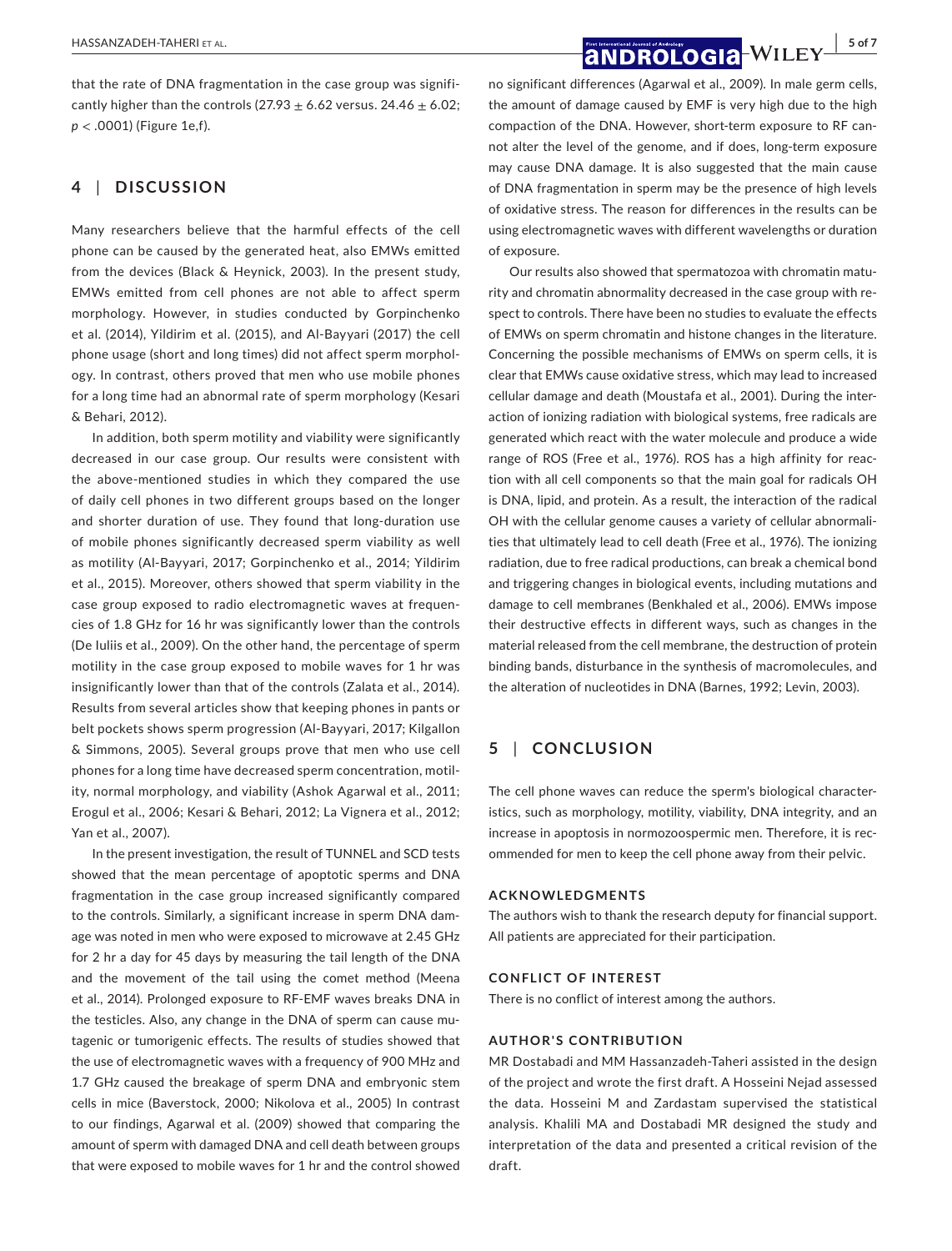## **DATA AVAILABILITY STATEMENT**

The data that support the findings of this study are available from the corresponding author upon reasonable request.

## **ORCID**

*Mohammad Ali [Khalil](https://orcid.org/0000-0002-6793-2035)i* <https://orcid.org/0000-0002-8932-0224> *Mehran Hosseini* <https://orcid.org/0000-0002-6793-2035> *Mohammad Reza Doostabadi* [https://orcid.](https://orcid.org/0000-0003-1351-3385) [org/0000-0003-1351-3385](https://orcid.org/0000-0003-1351-3385)

## **REFERENCES**

- Adams, J. A., Galloway, T. S., Mondal, D., Esteves, S. C., & Mathews, F. (2014). Effect of mobile telephones on sperm quality: A systematic review and meta-analysis. *Environment International*, *70*, 106–112. <https://doi.org/10.1016/j.envint.2014.04.015>
- Agarwal, A., Desai, N. R., Makker, K., Varghese, A., Mouradi, R., Sabanegh, E., & Sharma, R. (2009). Effects of radiofrequency electromagnetic waves (RF-EMW) from cellular phones on human ejaculated semen: An in vitro pilot study. *Fertil Steril*, *92*(4), 1318–1325. S0015-0282(08)03356-6 [pii]. [https://doi.org/10.1016/j.fertnstert.](https://doi.org/10.1016/j.fertnstert.2008.08.022) [2008.08.022](https://doi.org/10.1016/j.fertnstert.2008.08.022)
- Agarwal, A., Singh, A., Hamada, A., & Kesari, K. (2011). Cell phones and male infertility: A review of recent innovations in technology and consequences. *International Brazilian Journal of Urology*, *37*(4), 432– 454. <https://doi.org/10.1590/S1677-55382011000400002>
- Al-Bayyari, N. (2017). The effect of cell phone usage on semen quality and fertility among Jordanian males. *Middle East Fertility Society Journal*, *22*(3), 178–182. [https://doi.org/10.1016/j.mefs.](https://doi.org/10.1016/j.mefs.2017.03.006) [2017.03.006](https://doi.org/10.1016/j.mefs.2017.03.006)
- Alkayed, F., Shibani, N., Abusaida, H., El Jaafari, H., Dali, A., Shalabi, S. & … Aburawi, S. (2020). Effect of cell phone radiation on behavior and reproductive system in male albino mice, AlQalam Journal of Medical and Applied Sciences: 3 pp. 7 (3). [http://doi.](http://doi.org/10.5281/zenodo.4096645) [org/10.5281/zenodo.4096645](http://doi.org/10.5281/zenodo.4096645)
- Avendaño, C., Franchi, A., Taylor, S., Morshedi, M., Bocca, S., & Oehninger, S. (2009). Fragmentation of DNA in morphologically normal human spermatozoa. *Fertility and Sterility*, *91*(4), 1077–1084. [https://doi.](https://doi.org/10.1016/j.fertnstert.2008.01.015) [org/10.1016/j.fertnstert.2008.01.015](https://doi.org/10.1016/j.fertnstert.2008.01.015)
- Barnes, F. S. (1992). Some engineering models for interactions of electric and magnetic fields with biological systems. *Bioelectromagnetics*, *13*(S1), 67–85. <https://doi.org/10.1002/bem.2250130708>
- Baste, V., Riise, T., & Moen, B. E. (2008). Radiofrequency electromagnetic fields; male infertility and sex ratio of offspring. *European Journal of Epidemiology*, *23*(5), 369–377. [https://doi.org/10.1007/s1065](https://doi.org/10.1007/s10654-008-9236-4) [4-008-9236-4](https://doi.org/10.1007/s10654-008-9236-4)
- Baverstock, K. (2000). Radiation-induced genomic instability: A paradigm-breaking phenomenon and its relevance to environmentally induced cancer. *Mutation Research/Fundamental and Molecular Mechanisms of Mutagenesis*, *454*(1–2), 89–109. [https://doi.](https://doi.org/10.1016/S0027-5107(00)00100-7) [org/10.1016/S0027-5107\(00\)00100-7](https://doi.org/10.1016/S0027-5107(00)00100-7)
- Benkhaled, L. B., Barrios, L., Mestres, M., Caballin, M. R., Ribas, M., & Barquinero, J. F. (2006). Analysis of gamma-raysinduced chromosome aberrations: A fingerprint evaluation with a combination of pancentromeric and pantelomericprobes. *International Journal of Radiation Biology*, *82*, 869–875.
- Bhat, M. A. (2013). Effects of electromagnetic waves emitted by mobile phones on male fertility. *Computer Engineering and Intelligent Systems*, *4*(3), 51–64.
- Black, D. R., & Heynick, L. N. (2003). Radiofrequency (RF) effects on blood cells, cardiac, endocrine, and immunological functions. *Bioelectromagnetics*, *24*(S6), S187–S195. [https://doi.org/10.1002/](https://doi.org/10.1002/bem.10166) [bem.10166](https://doi.org/10.1002/bem.10166)
- De Iuliis, G. N., Newey, R. J., King, B. V., & Aitken, R. J. (2009). Mobile phone radiation induces reactive oxygen species production and DNA damage in human spermatozoa in vitro. *PloS One*, *4*(7), e6446. <https://doi.org/10.1371/journal.pone.0006446>
- Doostabadi, M. R., Hassanzadeh-taheri, M., Asgharzadeh, M., & Mohammadzadeh, M. (2021). Protective effect of vitamin E on sperm parameters, chromatin quality, and DNA fragmentation in mice treated with different doses of ethanol: An experimental study. *International Journal of Reproductive BioMedicine*, *19*(6), 525–536.
- Erogul, O., Oztas, E., Yildirim, I., Kir, T., Aydur, E., Komesli, G., … Peker, A. F. (2006). Effects of electromagnetic radiation from a cellular phone on human sperm motility: An in vitro study. *Archives of Medical Research*, *37*(7), 840–843. [https://doi.org/10.1016/j.](https://doi.org/10.1016/j.arcmed.2006.05.003) [arcmed.2006.05.003](https://doi.org/10.1016/j.arcmed.2006.05.003)
- Falahati, S. A., Anvari, M., & Khalili, M. A. (2011). Effects of combined magnetic fields on human sperm parameters. *International*. *Journal of Radiation Research*, *9*(3), 195–200.
- Feijo, C., Junior, S. V., & Esteves, S. (2011). P-044 Lack of evidence that radiofrequency electromagnetic waves (rf-emw) emitted by cellular phones impact semen parameters of Brazilian men. *Human Reproduction*, *26*(suppl\_1), i139–i140.
- Fernández, J. L., Muriel, L., Goyanes, V., Segrelles, E., Gosálvez, J., Enciso, M., Lafromboise, M., & De Jonge, C. (2005). Simple determination of human sperm DNA fragmentation with an improved sperm chromatin dispersion test. *Fertility and Sterility*, *84*(4), 833–842. [https://](https://doi.org/10.1016/j.fertnstert.2004.11.089) [doi.org/10.1016/j.fertnstert.2004.11.089](https://doi.org/10.1016/j.fertnstert.2004.11.089)
- Fernández, J. L., Muriel, L., Rivero, M. T., Goyanes, V., Vazquez, R., & Alvarez, J. G. (2003). The sperm chromatin dispersion test: A simple method for the determination of sperm DNA fragmentation. *Journal of Andrology*, *24*(1), 59–66.
- Free, M. J., Schluntz, G. A., & Jaffe, R. A. (1976). Respiratory gas tensions in tissues and fluids of the male rat reproductive tract. *Biology of Reproduction*, *14*(4), 481–488.
- Gautam, R., Priyadarshini, E., Nirala, J. P., & Rajamani, P. (2020). Impact of Non-Ionizing Electromagnetic Radiation on Male Infertility: An assessment of the mechanism and consequences. *International Journal of Radiation Biology*, *96*, 1–24.
- Gorpinchenko, I., Nikitin, O., Banyra, O., & Shulyak, A. (2014). The influence of direct mobile phone radiation on sperm quality. *Cent European J Urol*, *67*(1), 65–71. [https://doi.org/10.5173/ceju.2014.01.](https://doi.org/10.5173/ceju.2014.01.art14) [art14](https://doi.org/10.5173/ceju.2014.01.art14)
- Habeeb, H. M. H., Al-Awadi, I. H. Y., & Al-Awadi, D. H. Y. (2020). Effect of electromagnetic waves emitted from cellular phone on some diluted semen characteristics of awassi ram in vitro. *Plant Archives*, *20*(2), 1830–1833.
- Hammoud, A. O., Gibson, M., Peterson, C. M., Hamilton, B. D., & Carrell, D. T. (2006). Obesity and male reproductive potential. *Journal of Andrology*, *27*(5), 619–626. jandrol.106.000125 [pii]
- Kesari, K. K., Agarwal, A., & Henkel, R. (2018). Radiations and male fertility. *Reproductive Biology and Endocrinology*, *16*(1), 118. [https://doi.](https://doi.org/10.1186/s12958-018-0431-1) [org/10.1186/s12958-018-0431-1](https://doi.org/10.1186/s12958-018-0431-1)
- Kesari, K. K., & Behari, J. (2012). Evidence for mobile phone radiation exposure effects on reproductive pattern of male rats: Role of ROS. *Electromagnetic Biology and Medicine*, *31*(3), 213–222. [https://doi.](https://doi.org/10.3109/15368378.2012.700292) [org/10.3109/15368378.2012.700292](https://doi.org/10.3109/15368378.2012.700292)
- Kilgallon, S. J., & Simmons, L. W. (2005). Image content influences men's semen quality. *Biology Letters*, *1*(3), 253–255. [https://doi.](https://doi.org/10.1098/rsbl.2005.0324) [org/10.1098/rsbl.2005.0324](https://doi.org/10.1098/rsbl.2005.0324)
- La Vignera, S., Condorelli, R. A., Vicari, E., D'Agata, R., & Calogero, A. E. (2012). Effects of the exposure to mobile phones on male reproduction: A review of the literature. *Journal of Andrology*, *33*(3), 350– 356.<https://doi.org/10.2164/jandrol.111.014373>
- Levin, M. (2003). Bioelectromagnetics in morphogenesis. *Bioelectromagnetics*, *24*(5), 295–315. [https://doi.org/10.1002/bem.](https://doi.org/10.1002/bem.10104) [10104](https://doi.org/10.1002/bem.10104)